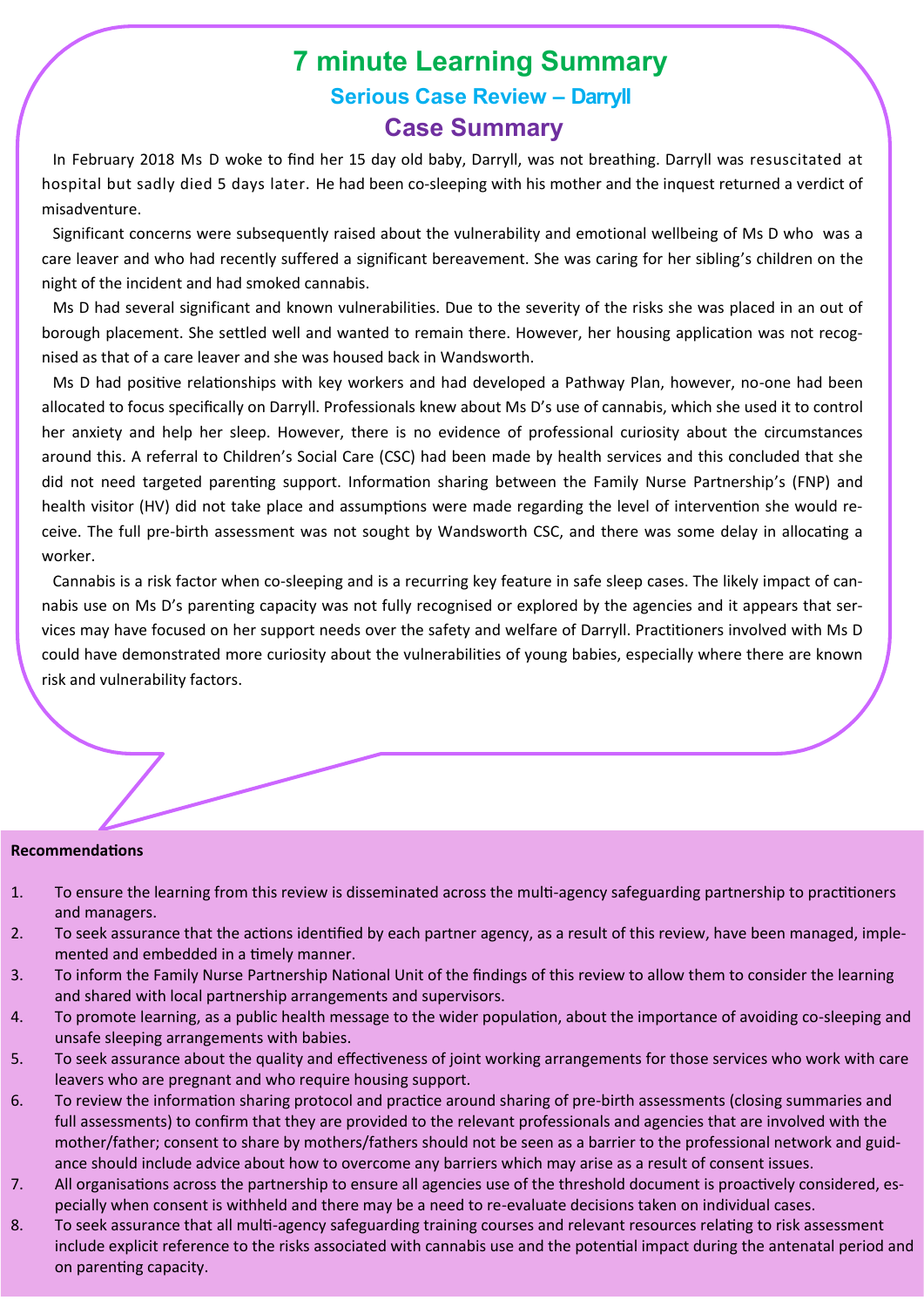## **1. Vulnerabilities**

- Care leaver with a history of Adverse Childhood Experiences.
- Young parent
- Recent family bereavement
- Known mental health issues
- Cross borough moves
- Cannabis use

Practitioners did not exercise the level of professional curiosity required when such vulnerabilities and risks were identified.

Cannabis use has become increasingly common and practitioners may need to mitigate against becoming desensitised to the fact that it is an illegal drug which can have detrimental effects on parental capacity and family functioning.

Practitioners should be aware of the importance of 'safe sleeping' arrangements and the risks of co-sleeping with babies.

# **2. Health**

Ms D was referred to the specialist midwifery team due to a history of anxiety and depression. Referrals were also made to the MASH team of the other London borough, the perinatal mental health team, antenatal drug service and FNP.

They were briefly known to the FNP in another borough, however the Wandsworth HV was not invited to the pre-birth meeting and was not involved in the discharge planning and was not aware of the Ms D's vulnerabilities.

Single agencies are not able to make decisions or assumptions about thresholds and eligibility for intervention on behalf of other services.

A new reporting format has been created to more accurately capture the discussion and decisions from discharge planning meetings

## **3. Children Social Care**

The Local Authority has a duty of care to support care leavers up to the age of 25 years.

When significant events in a young person's life, (particularly as a care leaver) occurs , such as becoming a parent or the bereavement of a significant family member, this should trigger practitioners to reflect upon whether a review of the 'level and frequency' of the support being offered is required.

Practitioners should be aware of and promote learning about the importance of 'safe sleeping' and the risks of co-sleeping with babies, understanding that the message may need to be adapted according to the families individual living circumstances.

Practitioners should be aware of the increased risks to babies when parents have transient lifestyles.

The importance of recognising, and exploring early adverse experiences can provide context to understanding their current circumstances and behaviours. The weight of the Ms D's earlier life experiences and how this may impact on her parenting capacity was not given due consideration.

Ms D did not disclose Darryll's father's identity, something may be a cause for considerable curiosity or concern. Effective information sharing in a timely way, may have resulted in more timely assessments, decision making and better co-ordination of the support.

#### **4. Housing**

Ms D had settled in another Local Authority had friendship groups, support, was attending further education and wanted to remain living in the area. She stated she felt safe.

Ms D had a legitimate claim to be able to apply to any local authority where she had a local connection, and had the right to apply to multiple local authorities for housing.

However her application was not recognised as that of a care leaver, her additional vulnerabilities were not assessed and she was treated as a homeless application.